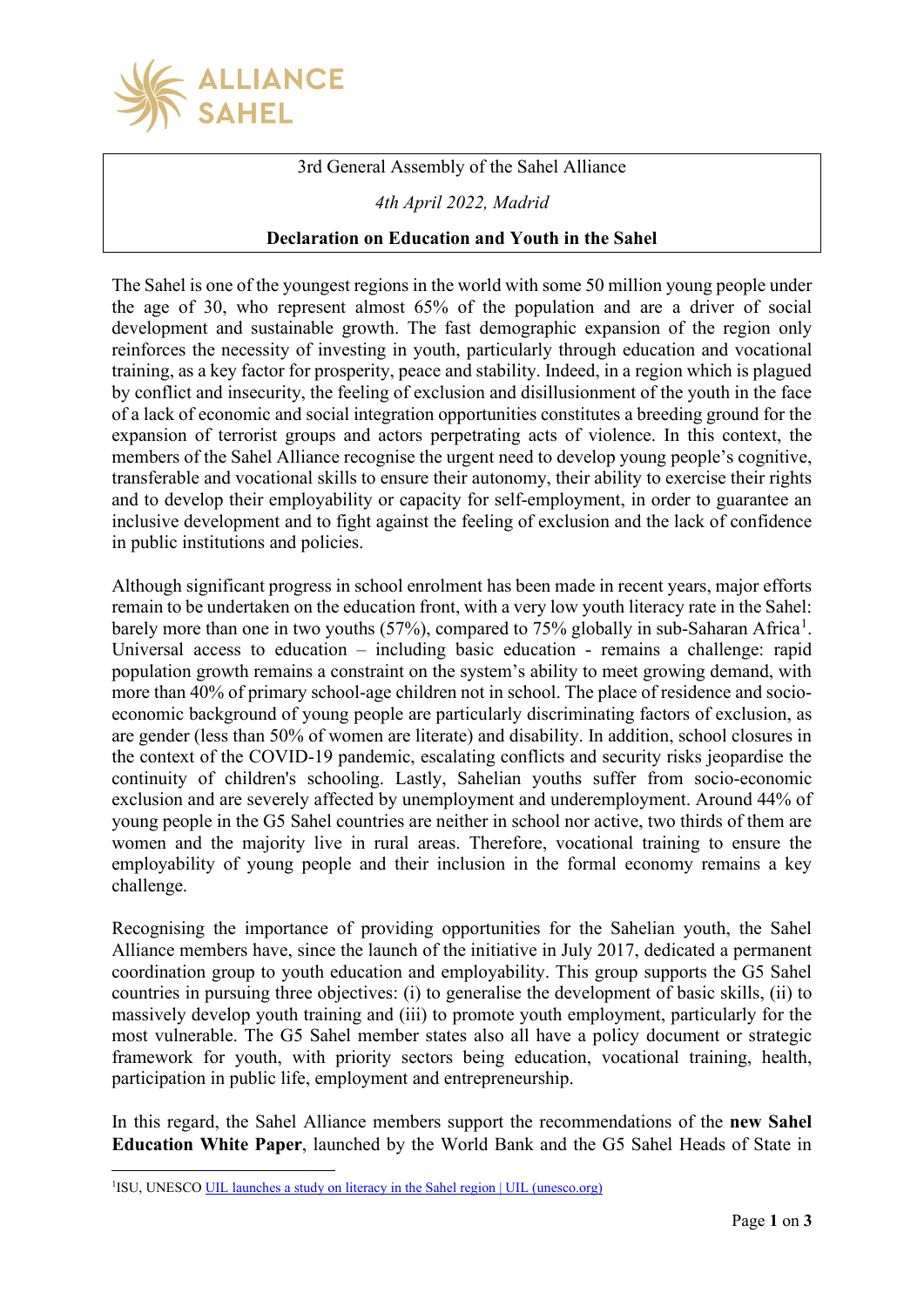

December 2021 in Nouakchott, which documents the obstacles encountered at the level of schools, education systems and socio-cultural environments that hamper the schooling and learning of many children. Sahel Alliance members particularly emphasise the need to structure their interventions around the three main sets of proposed transformative actions: i) reducing the lack of learning opportunities as a prerequisite for sustainable growth and development; ii) increasing girls' enrolment across all levels of education and break the intergenerational cycle of low human capital; iii) increasing adult literacy rates, with a focus on young women, to improve labour productivity and empowerment by shoring up employment-oriented vocational training. It is also about promoting a fairer allocation of resources to the most disadvantaged areas, especially rural areas. Lastly, policies that are more sensitive to issues of inequality, particularly gender inequality, are especially needed.

In order to achieve these objectives, it is critical that the deteriorating security situation in the Sahel and the conflicts affecting the region be better taken into account in the educational policy response. Indeed, the multiple crises facing the Sahelian countries (physical and food insecurity, massive population displacements, health crisis, economic slowdown, lack of financial means, lack of confidence of the populations in the institutions) interrupt or restrict the educational trajectories of young Sahelians. The fragility of individuals, social groups and institutions is a determining factor in the feeling of exclusion, which increases the risk of conflict. In this context, it is essential to preserve the gains achieved and limit the impact of crises on education systems and the schooling of children, particularly girls. Therefore, the Sahel Alliance members also fully support the recommendations of the **"Education in Emergency Contexts in the Sahel" workshop**, organised in September 2021 by the Sahel Alliance coordination group dedicated to youth education and employability, and recognise the need to adapt their provision of education projects and programmes to crisis contexts and regional fragilities.

## **In light of these observations, the Sahel Alliance members call for:**

- **Increased mobilisation in the education and vocational training sector**. Only 8,5% of the projects in execution or under appraisal in the Sahel Alliance portfolio as of 31/12/2021 concern these sectors. The shortcomings noted in terms of infrastructure, equipment, educational materials and human support call for massive investment, not only in education systems (including the quality of teaching and teachers' skills) but also in developing young people's professional skills to meet the needs of the job market, in order to ensure their socio-economic integration and autonomy.
- **Greater consideration of the education and vocational training sector in the budgetary trade-offs of the G5 Sahel countries, in accordance with the Nouakchott Declaration on Education.** With around 3% of the region's GDP devoted to the education sector, the level of public spending in G5 states remains below the average for sub-Saharan Africa (4%) and the minimum thresholds recommended by UNESCO (6%). Increasing the share of education and vocational training in public spending and the efficient and equitable use of dedicated resources, despite the strong budgetary